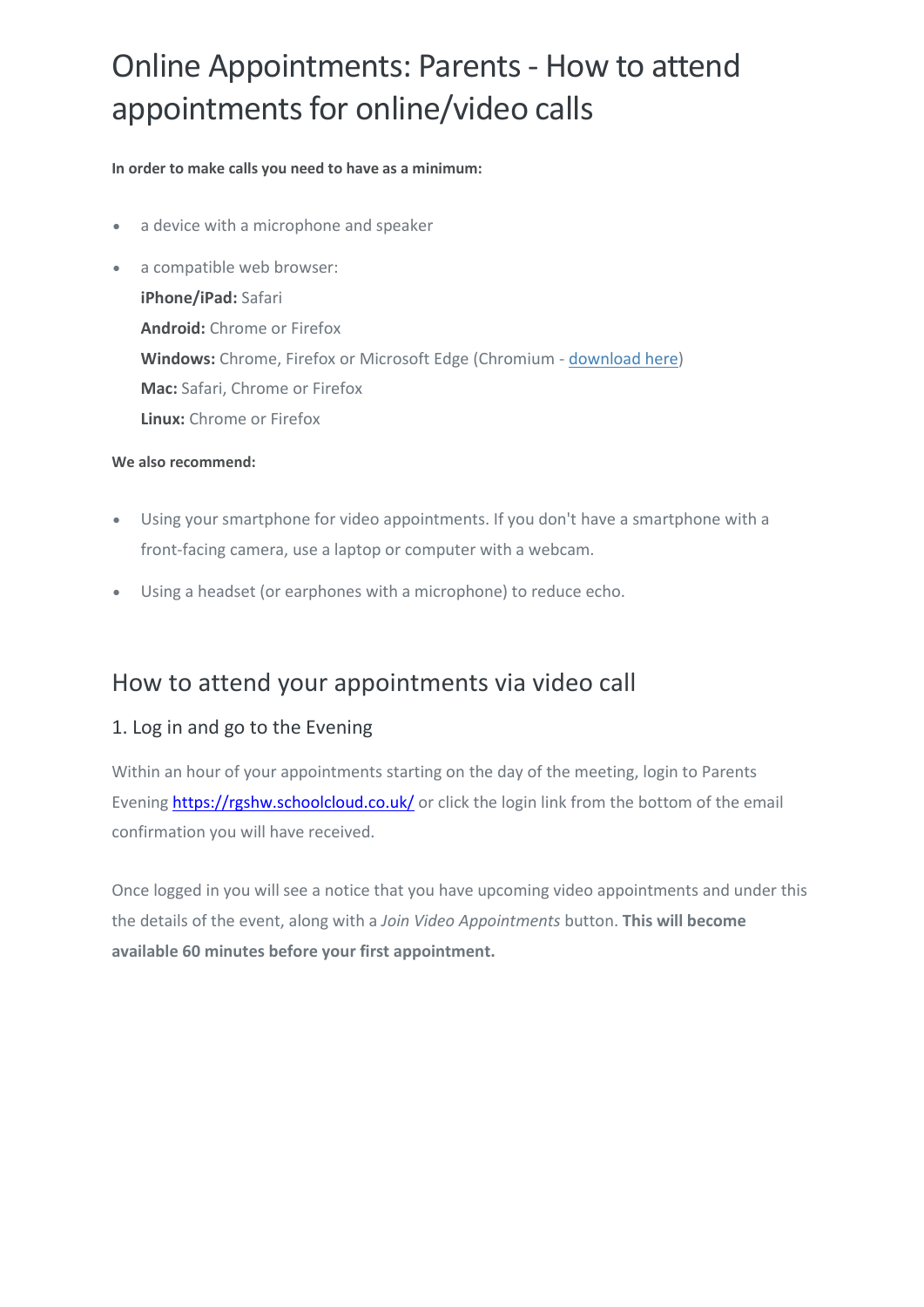#### Aristotelian Academy

You have upcoming appointments which take<br>place by video instead of in-person.  $\bullet$ 

#### **Video Appointments**

Press the button below to access the video call prior to the start of your first appointment. Video Parents Evening - M

| First appointment: 26/03/2020 15:50 |  |
|-------------------------------------|--|
| Join Video Appointments             |  |

## 2. The Video Call screen

When you click *Join Video Appointments* the video call screen will be displayed. You may at this point be asked if you wish to allow access to your camera/microphone, in which case please click yes. If you wish to turn off your camera at a later time that will be an available option.

On this screen you can see the following:

|                | Aristotelian Academy                                 | ≡       |  |
|----------------|------------------------------------------------------|---------|--|
| Now:           | Miss K Burrows Art<br>Up Next: Mrs F Turner Class 7D | in 3:57 |  |
|                | <b>Start Appointment</b>                             |         |  |
|                |                                                      |         |  |
|                | Ų.                                                   |         |  |
| Schedule       |                                                      |         |  |
| 16:35<br>16:40 | Miss K Burrows Art<br>Mrs F Turner Class 7D          |         |  |

At the top left the teacher name (and subject details) for the current and next appointment

At the top right a countdown to the start of the appointment.

At the bottom the controls for the microphone and camera (once a teacher is available or you are in a call these also show a pick up and hang up button).

In the middle, when your appointment is due to start, the *Start Appointment* button.